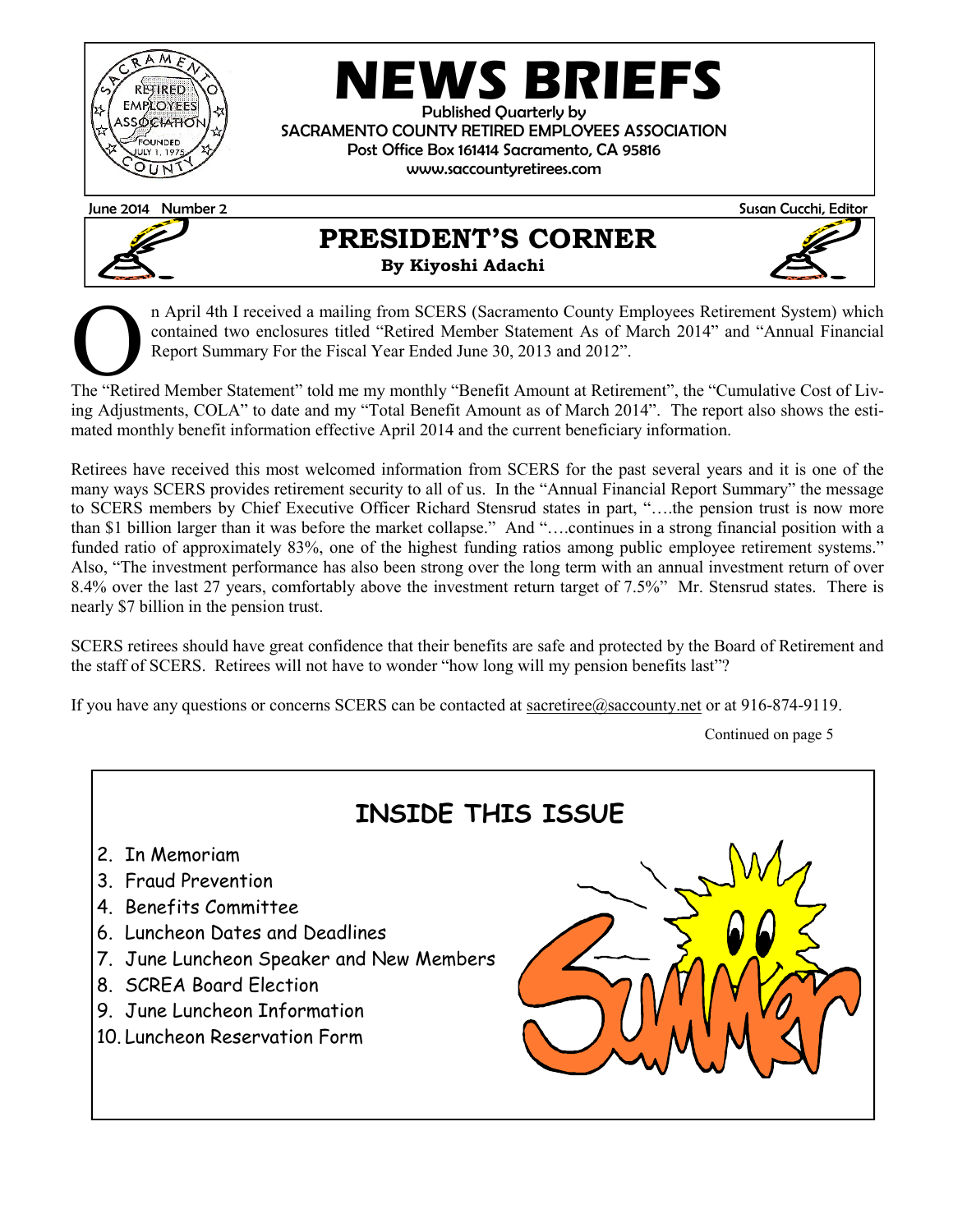## **IN MEMORIAM**

Myrtle Adams Luella Anderson Aida Bacoccini Muriel Bergstrom James Bollinger Marva Ann Bollinger John Bornschein Barbara Boyd-Baker Delores Broyles James Cermak Nellie Chinn Dewayne Chung Ruth Cornell Davie Cummings Constance Curtis Wilburta Darnielle Milburn Myron Day Richard Donovan Dennis Durbin Albert Feltus Jr. William Fowler Kenneth Furstenau Susan Girouard Mary Gorman Gwendith Gossett John Guerrettaz Donald Hannaford I.L. James Katherine Jones Gerald Kahl Mary Jo Kaufman (Kampmeinert) Mark Kiehm Barbara King Audrey Langill

Jeanne Layton-Johnson Kenneth Lee Jo Nell Lomax Elipio Lovato Marion Lusk George Lynch James Marvin William McClintock Jane McCluskey John Morgan Dana Moss-Ackerman Sharon Oshier Anne Paisley Alexander Peshkoff Herbert Phillips Leonard Poffinbarger Ruby Romovich Robert Roswald Barbara Rutter Farris Salamy Rafael Salazar Anetha Schooling Keith Shepherd Georgene Skaggs Adelyn Smith Daniel Smith Daniel Solis Karl Spreitzer Thomas Sullivan Gladys Tomlinson Kenneth Wade Dena Wagner Patricia Warner Glenn Wellman

The surviving spouse of a member is eligible to SCREA membership. For enrollment assistance please contact our Membership Chair, Sue Murray, at 916-359-6394.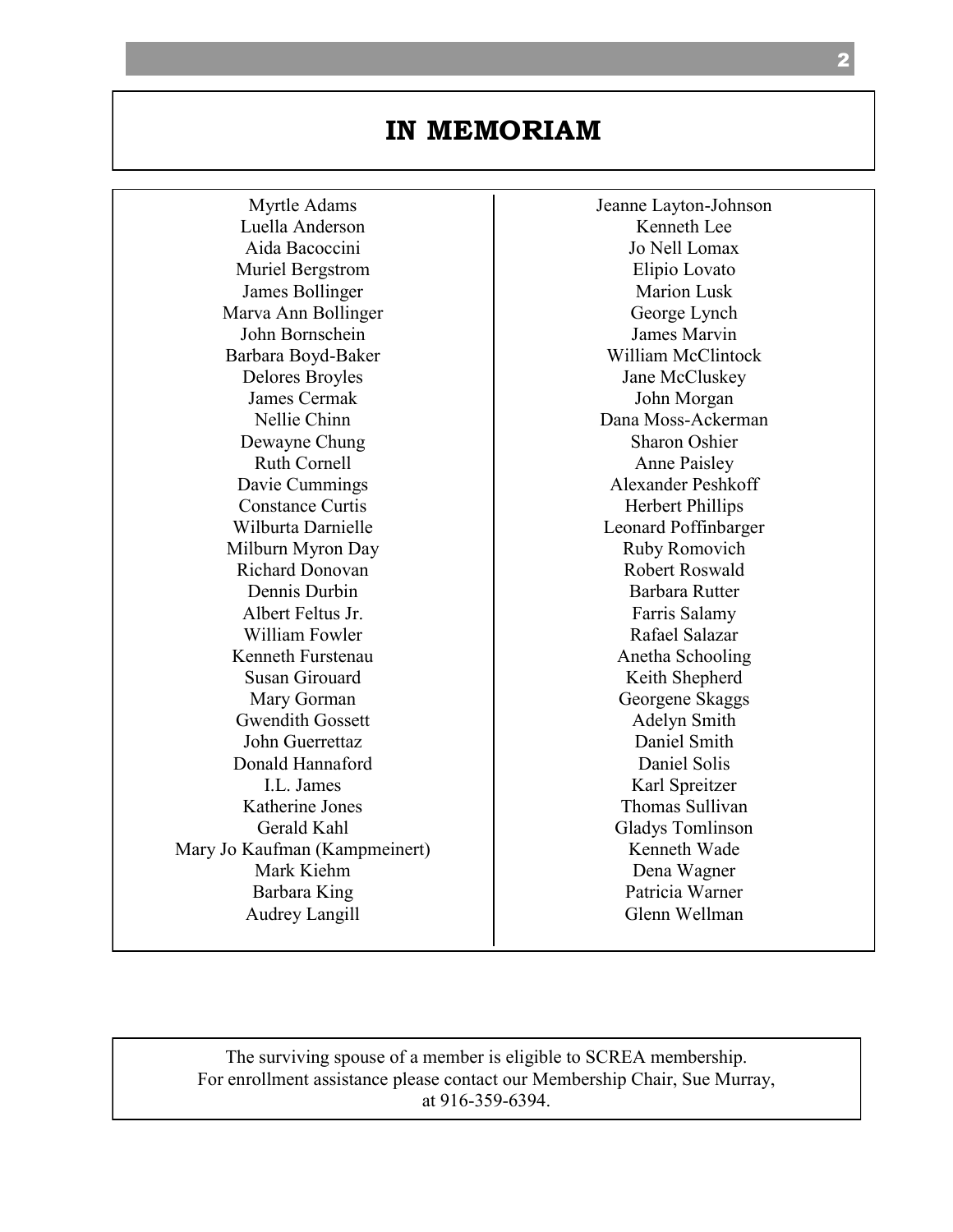#### **FRAUD PROVENTION By John Whitney Sacramento Credit Union Branch Manager**

At Sacramento Credit Union, we want you to shop and spend with confidence. That's why we've come up with a list of common fraud tactics and some suggestions on how to combat them. Let's look at some of the ways you can help keep your data safe.

Criminals use many means to gain access to your identity. Two common methods are social engineering and small scale data theft. Social engineering attempts to trick you into thinking that you're giving your data to someone you can trust. You can recognize most of these scams by watching for one or both of these tactics:

1) The company refuses to identify itself. The only people who have an interest in hiding their identities are criminals.

2) The representative gives you a short time frame for decision making. Companies that want your business are more than willing to let you think about the decision. Scam artists fear giving you time to think because it will give you more time to see through the scam.

Small scale data theft is hard to detect. Unscrupulous employees may memorize or copy credit card information during a normal transaction. They then use the information to spoof a copy of your card they can use or sell. You can secure yourself against it in three steps:

1) When possible, don't let the card out of your sight. If you're paying at a restaurant, follow the server with your eyes from the table to the register. Many restaurants have become more aware of this security concern and have put the registers in a more visible area.

2) Use the "debit" function of your bank card. This number is useless without your PIN, which is much harder to fake than your signature.

3) Keep an eye on your card statements. Look for charges from gas stations and convenience stores that you don't recognize. These are usually first stops for thieves who are trying to establish a pattern of travel and test their ability to get away with the transactions before they make big purchases on your dime.

#### **Other ways of preventing fraud**

If you've done business online, you know that the Internet has been a windfall for scams as well. It can be difficult to sort out genuine businesses from the con artists. It can be especially difficult if you need money or are trying to run a home business. Here are three precautionary principles to help you detect and avoid scams:

1) Never send money via Western Union or other money transfer services to someone you don't know. These services do not provide any kind of security or refund policy on your transaction. Any legitimate business person will not have a problem taking a check, credit card, or other form of online payment.

2) Wherever possible, insist on United States Postal Service shipping. Sending fraudulent materials through the mail is a federal offense. The Postmaster General's office, therefore, takes the investigation of these concerns seriously. Using the USPS can help you catch fraudsters in the act and provide investigative resources should you get caught in a scam.

3) When in doubt, call someone. If you receive an offer that seems too good to be true, check it out. Call the company or organization the person you're dealing with represents. Call the bank that issued the check. Call the police. All legitimate business organizations despise fraud as much as you do, because it makes it harder for them to do business. They'll be happy to cooperate in investigating your situation.

We hope this information will help you to stay alert and stay protected!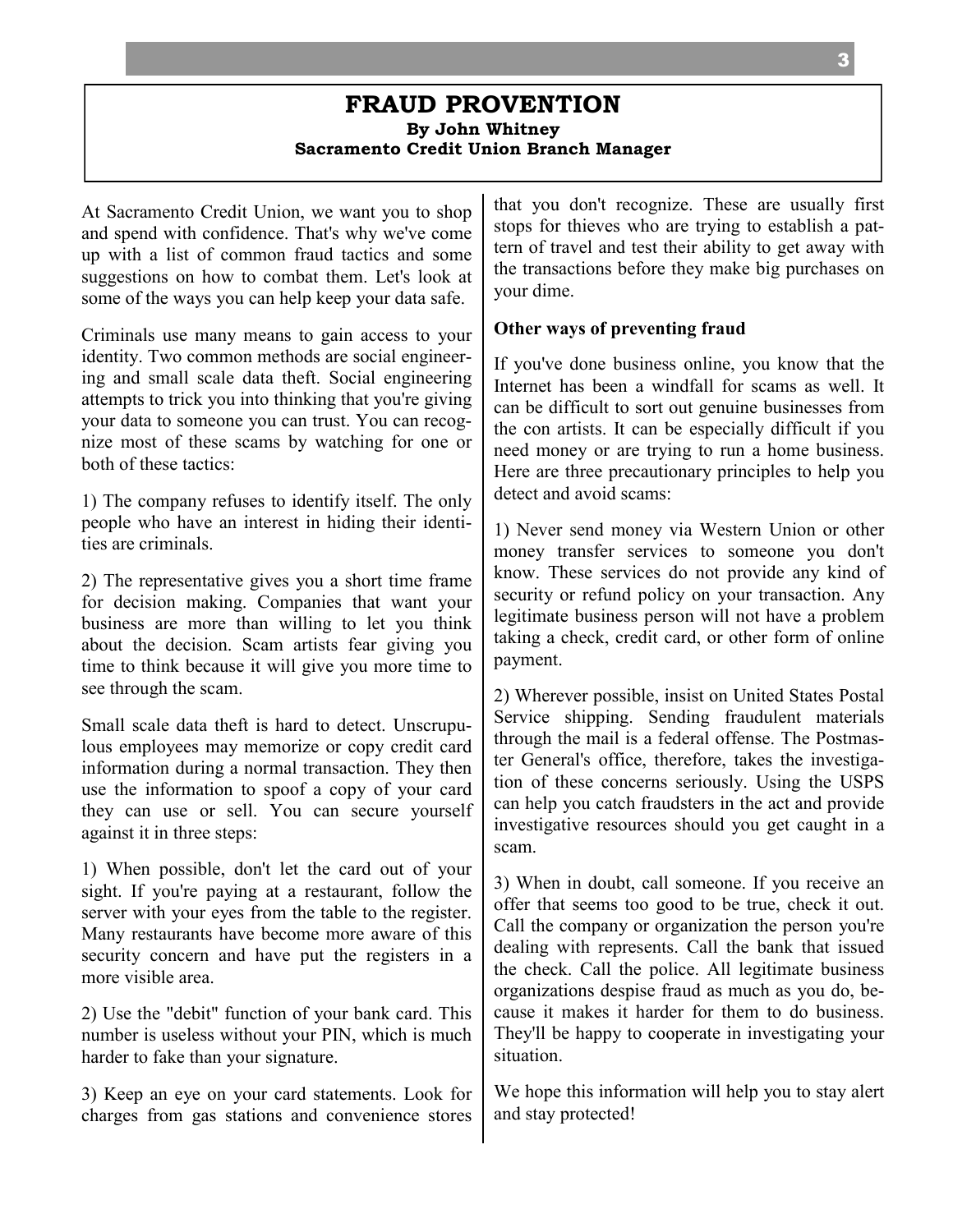**BENEFITS COMMITTEE REPORT**

**By Kiyoshi Adachi**



The California Legislature passed and the Governor signed a pension reform measure which is currently being bargained in Sacramento County. This law lowered pension benefits for state and local government workers hired in 2013 and later. This pension cutback is analyzed on page A3 of the April 10, 2014 Sacramento Bee. When I was an entry level engineer for the county, the County offered, in lieu of a COLA, to pay one-half of the employee's pension contribution. The County is now bargaining with the workers to restore the pension contribution formula to it's original levels.

Retiree unhappiness with the low levels of reimbursement by dental carrier Principal Financial Group continues. The EBO (Employee Benefit Office) has been made aware. The County's contract with Principal Financial Group is in force for 2014.

There is nothing to report for the 2015 health program. The 2014 health program for retirees consisted of various new plan providers for both the Medicare-eligible and non-Medicare groups. Significant premium reductions were the result of some of the changes. The premium reductions were very well received. According to the EBO, about 1277 (1045 Medicare, 232 non-Medicare) retirees were required to enroll in new plans in 2014 with most experiencing premium savings. Very good job by the EBO.

|                   | <b>Change of Address?</b><br>Please fill out and mail this notice to:<br>SCREA, P.O. Box 161414<br>Sacramento, CA 95816 |
|-------------------|-------------------------------------------------------------------------------------------------------------------------|
| Name:             |                                                                                                                         |
| New Address:      |                                                                                                                         |
| $City$ :          | State:                                                                                                                  |
|                   | Zip: Telephone:                                                                                                         |
| Email:            |                                                                                                                         |
| Date of Move:     |                                                                                                                         |
| Previous Address: |                                                                                                                         |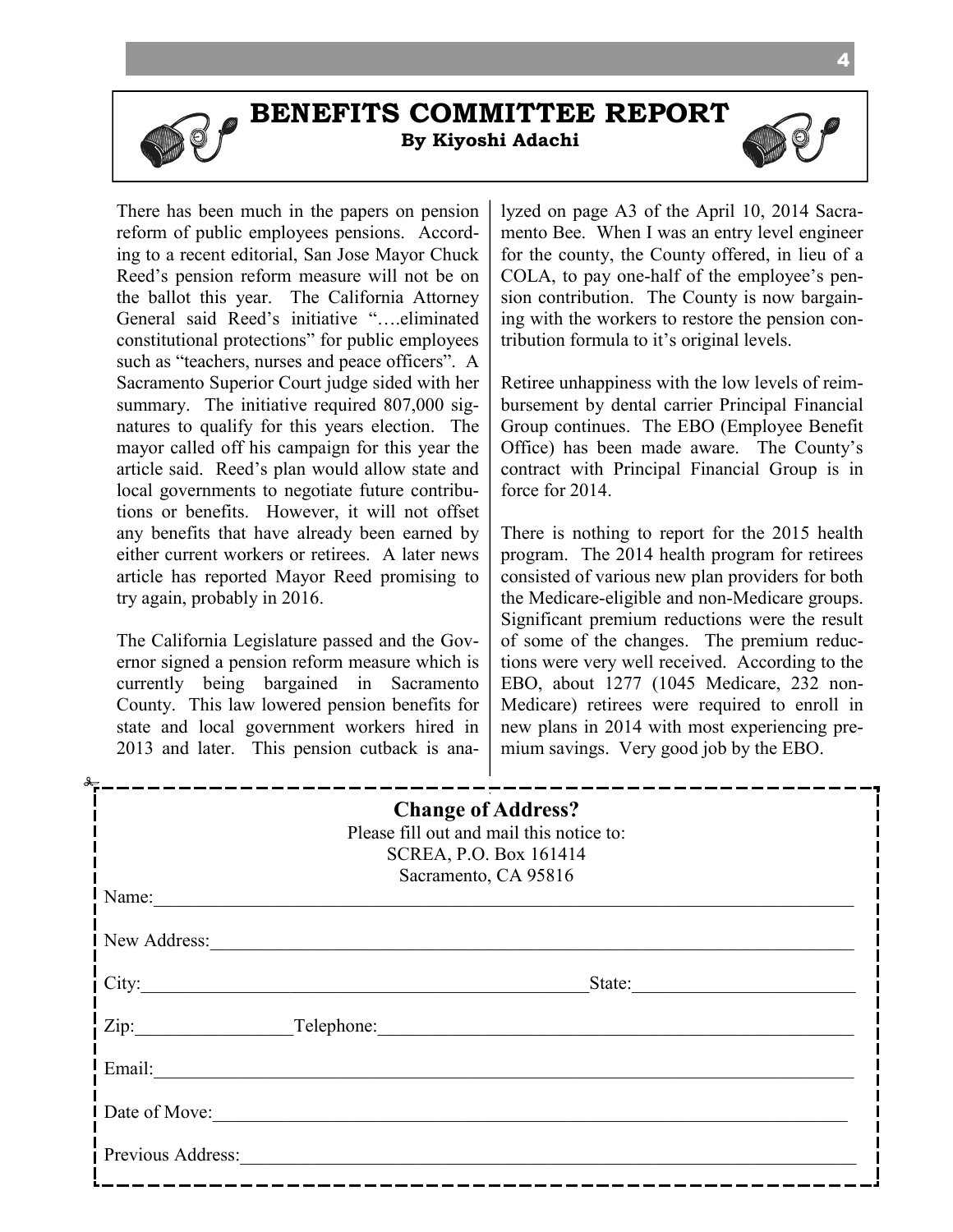#### **PRESIDENT'S CORNER By Kiyoshi Adachi**

Continued from page 1

On October 20, 21, and 22, 2014 our Association will host the State Association, CRCEA (California Retired County Employee Association) semi-annual conference at the Embassy Suites in Old Sacramento. CRCEA consists of 20 member counties (Alameda, Contra Costa, Fresno, Imperial, Kern, Los Angeles, Marin, Mendocino, Merced, Orange, Sacramento, San Bernardino, San Diego, San Joaquin, San Mateo, Santa Barbara, Sonoma, Stanislaus, Tulare and Ventura) formed under an act of the legislature in 1937; therefore, the 20 counties are referred to as the 1937 Act Counties.

CRCEA together with SACRS (State Association of County Retirement Systems) are both statewide organizations composed of 1937 Act counties which represents the interest of the 20 counties CRCEA represents over 160,000 retirees and meets twice a year with the counties alternating as hosts. The purpose for CRCEA is to advocate for retiree benefits.

The SCREA conference committee is putting together a program that will be informational and topical. The entire SCREA Board will be assisting. The Old Sacramento venue will provide out of town guest opportunities to shop and sightsee.

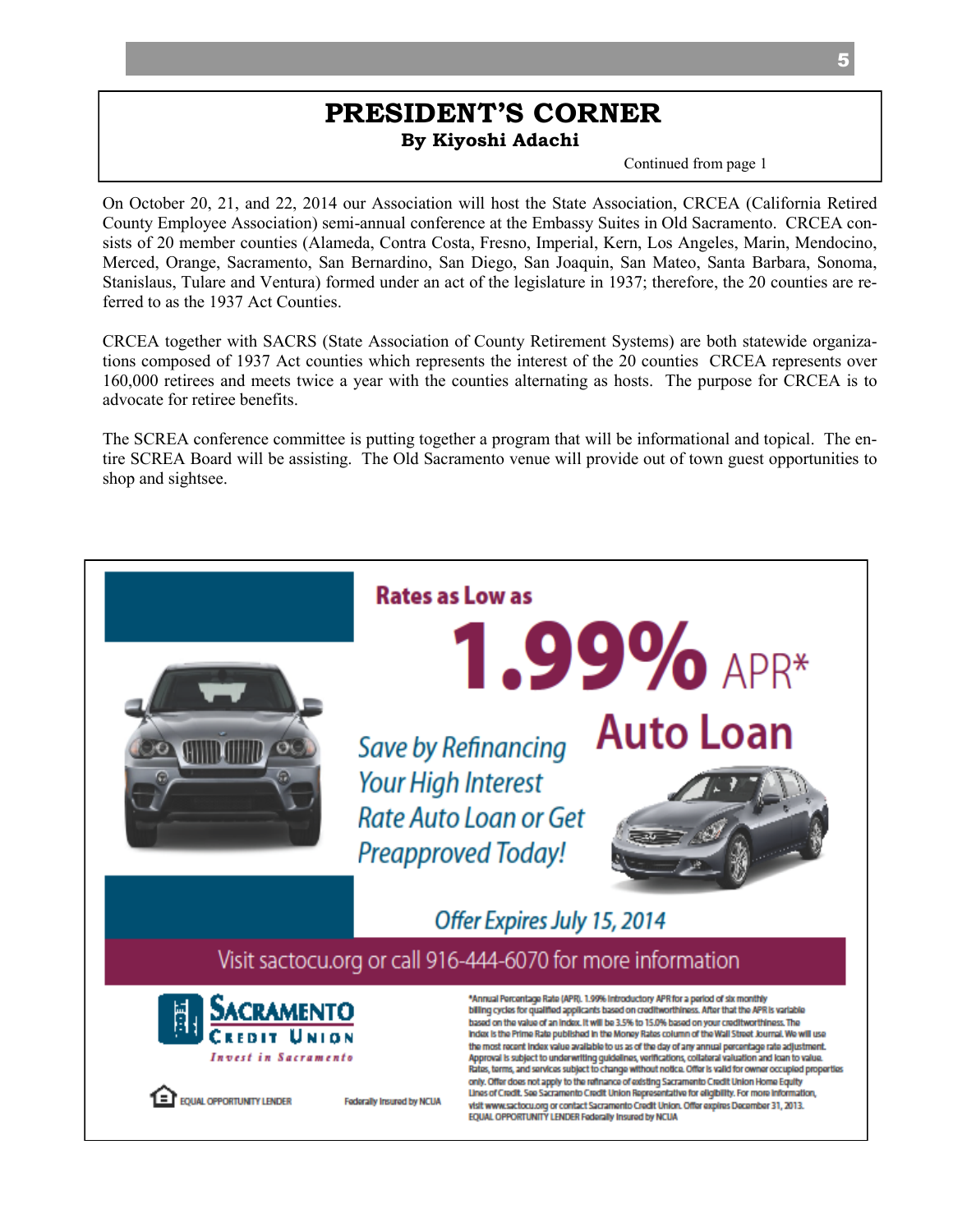#### **2014 LUNCHEON DATES By Sandy Carli**

Below you will find the 2014 SCREA LUNCHEON DATES AND DEADLINES FOR RESERVA-TIONS AND CANCELLATIONS. PLEASE mark your calendar, enter into your iphone, iPod, or cut it out and put in a visible place! All events start at 11:00 with LUNCH SERVED AT NOON.

## **2014 CALENDAR FOR SCREA'S ANNUAL LUNCHEONS**

**JUNE 9, (Monday) 2014**

General Meeting at the Dante Club Deadline: *June 4, 2014*

**SEPTEMBER 15, (Monday) 2014**

Annual Founder's Day Picnic at Elk Grove Park (Rotary Grove) Deadline: *September10, 2014*

**DECEMBER 8, (Monday) 2014**

Holiday Luncheon at the Hilton Hotel off Arden Way Deadline: *December 3, 2014* 

## **REMEMBERING BOB HOPE 1903-2003**

On his six brothers: "That's how I learned to dance. Waiting for the bathroom." On his early failures: "I would not have had anything to eat if it wasn't for the stuff the audience threw at me."

On giving up his early career in boxing: "I ruined my hands in the ring. The referee kept stepping on them."

On golf: "Golf is my profession. Show business is just to pay the green fees."

On going to heaven: "I've done benefits for ALL religions. I'd hate to blow the here after on a technicality."

On turning 70: "I still chase women, but only downhill."

- On turning 80: "That's the time of your life when even your birthday suit needs pressing."
- On Turning 90: "You know you're getting old when the candles cost more than the cake."
- On turning 100: " I don't feel old. In fact, I don't feel anything until noon. Then it's time for my nap."

Notice: The information presented in "News Briefs" is believed to be from reliable sources. However, no responsibility is assumed by SCREA, the Editor or the writers for inaccuracies in the articles published.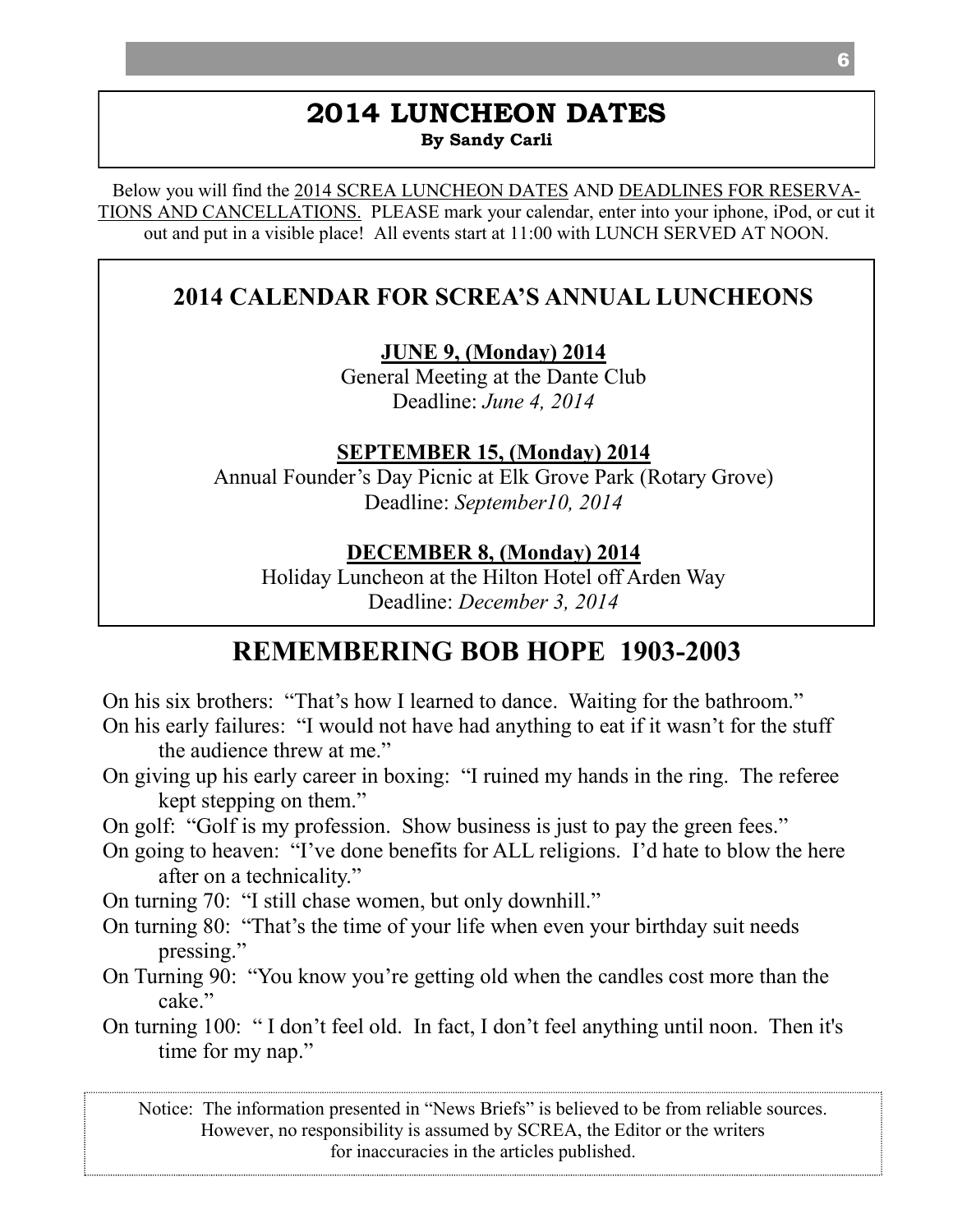## **JUNE LUNCHEON SPEAKER By Sandy Carli**

At the June 9th SCREA Luncheon at the Dante Club Mr. Richard Stensrud, CEO of SCERS (Sacramento County Employees' Retirement System) will provide an update on the current and future prospects of our retirement benefits. We recently received the Annual Financial Report which is an outstanding report on the financial health and fiduciary integrity of our retirement system. However, there are always questions in people's minds, and this would be a good time to have your questions answered. He will also address what current employees are facing in regards to being able to retire in the near future and if changes to the retirement system will have any major impact on our existing retirement benefits. Time will be allowed for questions and if you have questions of a personal nature, you may meet with Mr. Stensrud after lunch if he is able to stay.

This year, SCERS is hosting the Fall statewide CRCEA (California Retired County Employees'Association) Conference at the Embassy Suites in Sacramento on October 19-23, 2014. More information will be coming out as to the topics that will be addressed as well as the speakers. Any member is welcome to attend and even have some get-away time in Old Sacramento. There is a cost to attend and reduced room rates are also available. Comedian Jack Gallagher will provide the entertainment at the Banquet.

## **WELCOME OUR NEW MEMBERS**

Graciela Belcher, DHA Lela Bornschein David M. Brown, DHA Hideko Davis, DHA Susan K. Dumm, Sheriff Mary Delliquadri Sandra L. Flaa, Sheriff John Fordyce Patricia Guichard, Sheriff Gregory Hank, Sheriff Steven E. Hanson, Sheriff Bruce Hendrickson, DTech Izumi Jones, DHHS Doris Anne Kelsey, Ag Commission James Kelsey, Airports Kin C. Kwong James H. Lincoln, Sr., Superior Courts

Stephen M. Loewe, DHA John Maurer, Probation Helen Moschella, DHA Debra A. Muro, DHA Steven J. Lindall, Building Inspection Charles A. Parker, Technology Carlos Ponce, Sheriff James A. Rallens, Jr. Water Resources Glenn W. Ralph, Sheriff Mary Shuba, DHA Cyndi L. Smith, SSD Emmett Smith, MSA Sharon Timms Linda Kay Tolbert, Sheriff Del Tura, DHA Linda H. Virgil, Sheriff Diane Walters DHA

For your information here are some important phone numbers and addresses: **SCERS:** 916-874-9119 980 9th St. Suite 1900 Sacramento, CA 95814-2739 **Employee Benefits Office:** 916-874-2020 700 H St. Suite 4667 Sacramento, CA 95814

7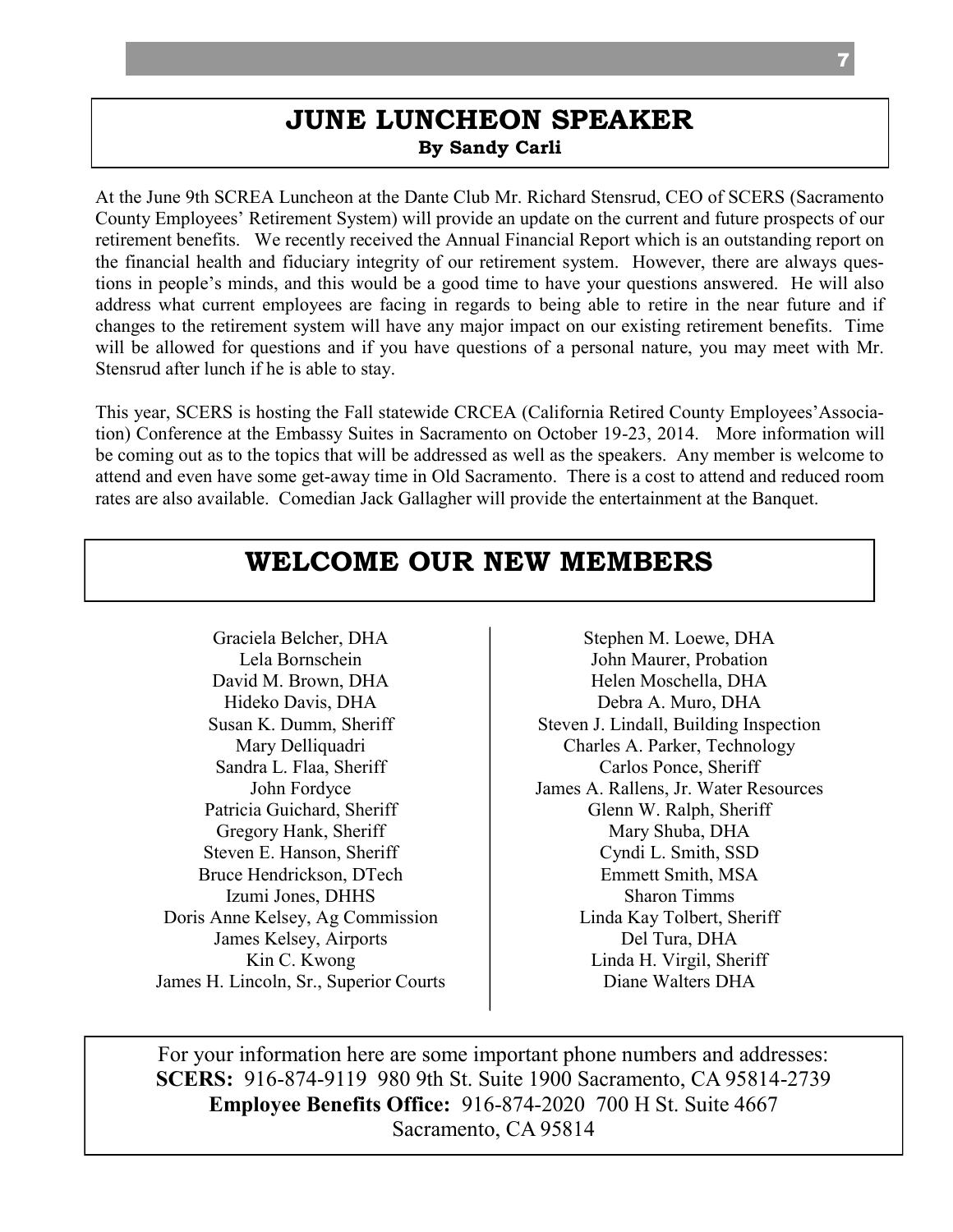## **SCREA BOARD OF DIRECTORS ELECTION JUNE 9, 2014 NOMINATING COMMITTEE RECOMMENDATIONS By Linda Kimura**

The Nominating Committee is pleased to announce its recommendations for the June 9, 2014 SCREA Board of Directors election. The following individuals are Members in good standing and have met the election requirements as stated in the SCREA Bylaws, Article VII, Elections. They are:

> Sue Murray, Vic Scotti, and Pamela Thomas

Following direction from the SCREA Bylaws, these Board Members will be on the slate of recommended members at the SCREA election, which will take place at the General Meeting on June 9, 2014 by a voice vote.

As previously announced in this newsletter, Board Member Nancy Wolford-Landers will not be seeking re-election. Therefore, that position is vacant. As of this writing, the Nominating Committee is actively seeking applicants for this vacancy. SCREA Members in good standing are urged to apply by submitting their letter of interest to Nominating Chair Linda Kimura at SCREA, P O Box 161414, Sacramento, CA 95816 or by e-mail to  $\lim_{\alpha}$  kimurafour $(\alpha)$  aol.com. Letters of interest should include contact information (address and phone number), and a short statement indicating they wish to run for election and will serve if elected. Once Members have applied, the Nominating Committee will interview the applicants and make a recommendation to President Kiyoshi Adachi for appointment. It is anticipated this appointment will be made in time for the start of the next term of office beginning July 1, 2014.

Terms of office for these Board of Directors positions are three years effective July 1, 2014. The minimum expectation of a Board Member is to attend the monthly Board meetings, which are held the first Monday, and to serve on at least one Committee. The Committees are:

> Executive Nominating Benefits Program Budget and Bylaws State Association Information Sunshine Legislation Website Membership

Questions should be directed to Nominating Committee Chair Linda Kimura at (916) 485-8442 or at the aforementioned e-mail address. Also, refer to SCREA's website [www.saccountyretirees.com](http://www.saccountyretirees.com/) for additional information.



8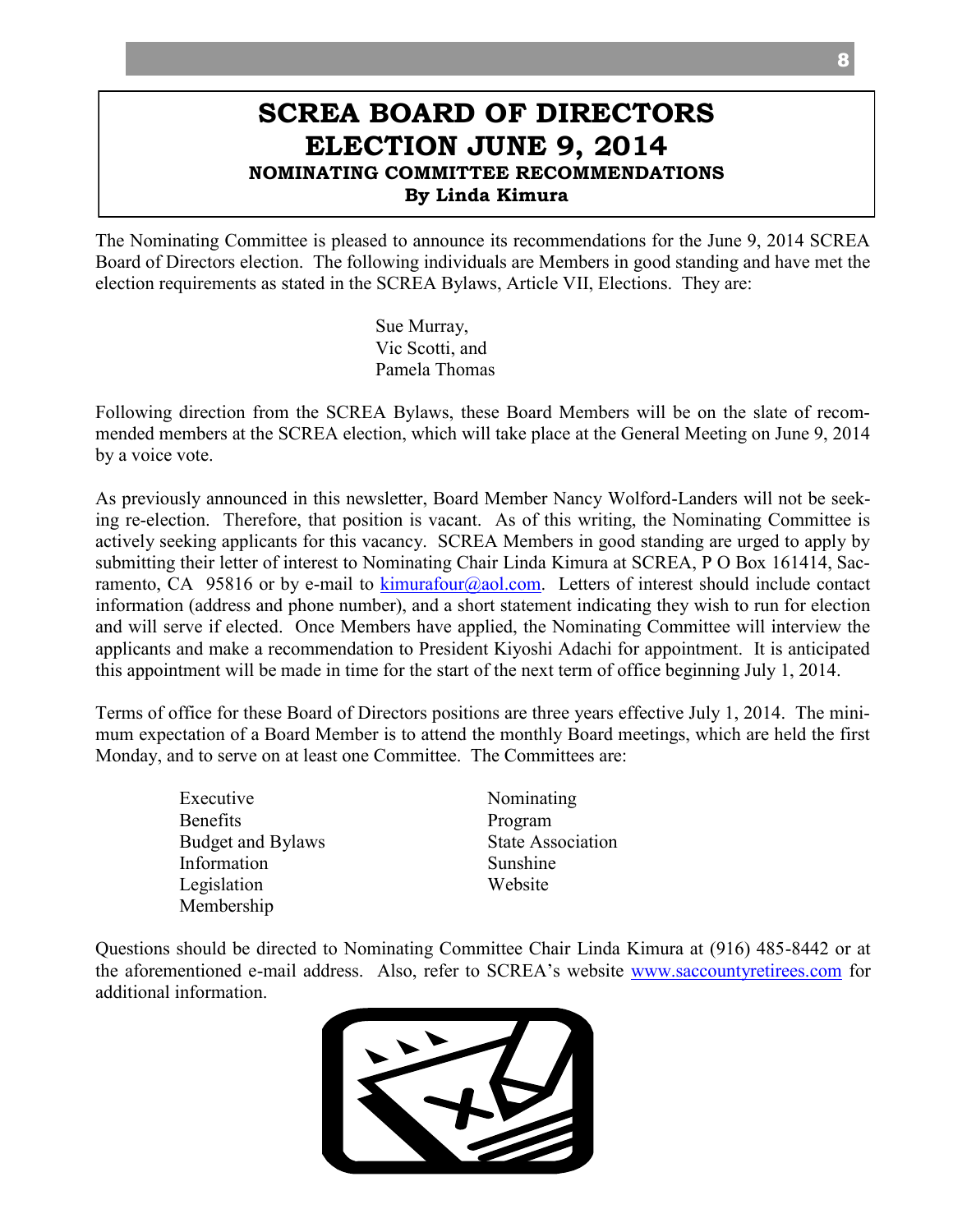### **JUNE 9, 2014 (MONDAY) SCREA LUNCHEON By Sandy Carli**



It's time to reserve your space for SCREA's June 9, 2014 General Membership Luncheon at the Dante Club on Fair Oaks, Blvd. (directions below). If you haven't been to the Dante Club in a while you will enjoy their remodeled dining room. Should you miss the reservation deadline or send it in on the day of the deadline you MUST contact me at 457-0304 or email me at  $scarli(\partial_{\text{surewest.net}})$  so that I can let you know if space is available. Reservations are required for all SCREA luncheons.

NO HOST BAR STARTS AT 11:00 AM LUNCH SERVED AT NOON GUEST SPEAKERS: Richard Stensrud, CEO Sacramento County Employees' Retirement System CRCEA Conference October 19-22 Hosted by SCREA at the Embassy Suites ELECTION OF SCREA OFFICERS DOOR PRIZES

#### **Menu Choices:**

Herb Crusted Baked Tilapia with Lemon, Capers, and a Fennel cream sauce; or Baked Chicken with roasted garlic in a white wine grape cream sauce; or Vegetarian Cheese Ravioli. Each selection comes with Rolls and Butter, a Tuscan Bean Salad with Cannellini, Borlotti and Fava Beans, Pancetta, onions, Celery, Carrots, and Italian Herbs in a white Balsamic Vinaigrette, and Rice Pilaff. Spumoni ice cream Coffee or Tea

#### **RESERVATION/CANCELLATION DEADLINE JUNE 4, 2014**

#### **Directions to the Dante Club 2330 Fair Oaks Blvd.**

**From Highway 50:**

Take Howe Avenue north; turn right on Fair Oaks Blvd., right onto the frontage road off Fair Oaks Blvd. Turn right into the parking area just before the car wash and at the stop sign.

#### **From Watt Avene:**

West on Fair Oaks Blyd. Turn left at the entrance to the car wash.